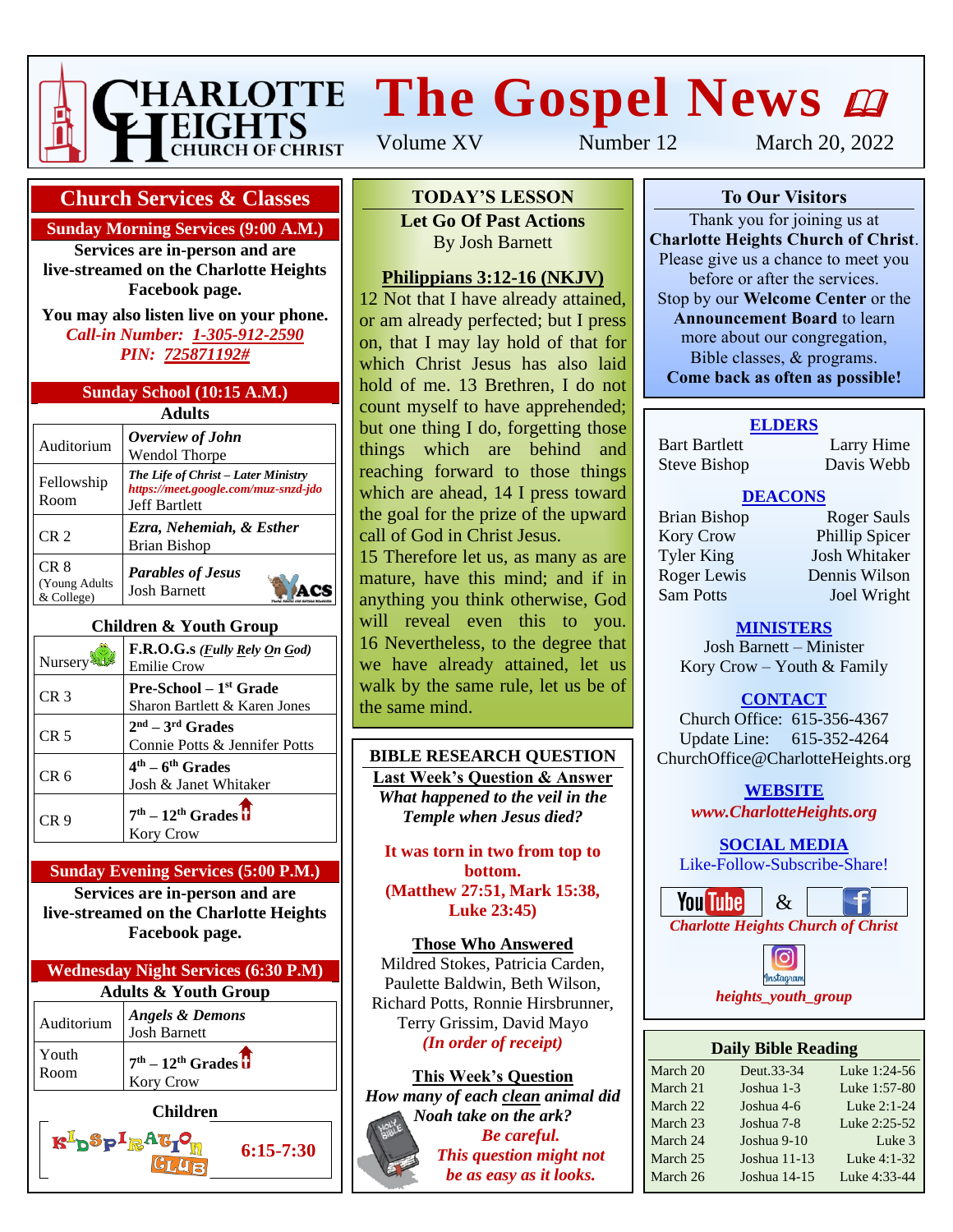## **Until He Comes: Let Go - Let Go Of Past Actions**

I wish it was as simple as throwing a piece of paper away or snapping your fingers. We struggle to let go of past actions. I know someone who can remember like it was yesterday something that happened to him 50 plus years ago. If we write down our past actions on a piece of paper and throw it away, we still remember our past actions.

We struggle with our past actions. The two most difficult things to let go of are being successful and sorrowful actions. How can success be a problem? It can make us too content with no intentions of doing more. Paul's past actions were both successful and sorrowful. He was more Jewish than his counterparts. He excelled beyond his contemporaries in studies of Judaism. (Galatians 1:14) On the other end, Paul referred to his past actions as a "chief of sinners". (I Timothy 1:15)



How was he able to let go of his past actions?

What can we learn from Paul when it comes to our own pasts? We need to remove anything and everything that is keeping us away from the Lord. We need to forget those things behind us and reach forward to what is ahead. We need to let go. In Him,

Josh Barnett

## **Upcoming Events – At-A-Glance**

**Sunday Evening Song Service TONIGHT (5:00)**

> **Shower the People March 22 (5:30 – 9:00)**

**Ladies Bible Class March 23 (10:00)**

**Ladies Virtual Book Study March 24 (7:00)**

**Sunday Night KIDS L.A.B. March 27 (5:00)**

**CARE Team March 27 (After Evening Services)** *Potluck Meal – Everyone Invited*

> **Widow/Widower Luncheon April 2 (12:00)** *See Announcement*

**Monday Night for the Master April 4 (6:00)**

**TN Children's Home Pickup Day April 5** *See Announcement*

> **Congregational Workday April 9** *Details Coming Soon*

**KIDS – Easter Egg Hunt April 10** *Details Coming Soon*

**Brookdale Belle Meade – Service April 10 (3:00)** *See Josh if you would like to help.*

## Thank You

I want to thank each and every one for their care, prayers, cards, and letters. All of it is much appreciated. I hope to be back with all of you soon. You all are a special group of people and do so much good work for the Lord.

> Thank you again, **Barbara Joan Buchanan**

## Thank You

Dear Fellow Saints, Barbara and I are truly grateful for the prayers, cards, and thoughts of concern for Barbara at this time of illness. Please continue to remember us in your prayers.

> Yours because of Calvary, **James & Barbara Jones**

## Thank You

As mentioned earlier, Marty Warrick has to temporarily move his possessions out of his apartment while it is renovated. Thanks to everyone who has helped with packing and moving Marty's belongings. Your work is much appreciated.

**Davis Webb**

## Thank You

Thank you all so much for the cards, prayers, and kindness shown during the passing of my sister, Annie Bell. I appreciate it so much.

**Mildred Stokes**

## SYMPATHY

Sympathy is extended to **Mark Collins** and his family in the death of his cousin, **Kathy Witt Kiker,** on Tuesday. Kathy was a former member of West Nashville Heights and the sister of Harold & Scarlett Witt. Arrangements are incomplete at this time. *Please keep this family in your prayers.*

## Austin Pierce - Update

Austin Pierce served as our Summer Youth Intern last summer. We received the following update from Austin last week. *I wanted to let you all know that I have withdrawn from school. I joined the Air Force and will be going to Basic Training on April 12, 2022.*

*Austin has asked us to keep him in our prayers. He will keep us updated on his progress.*

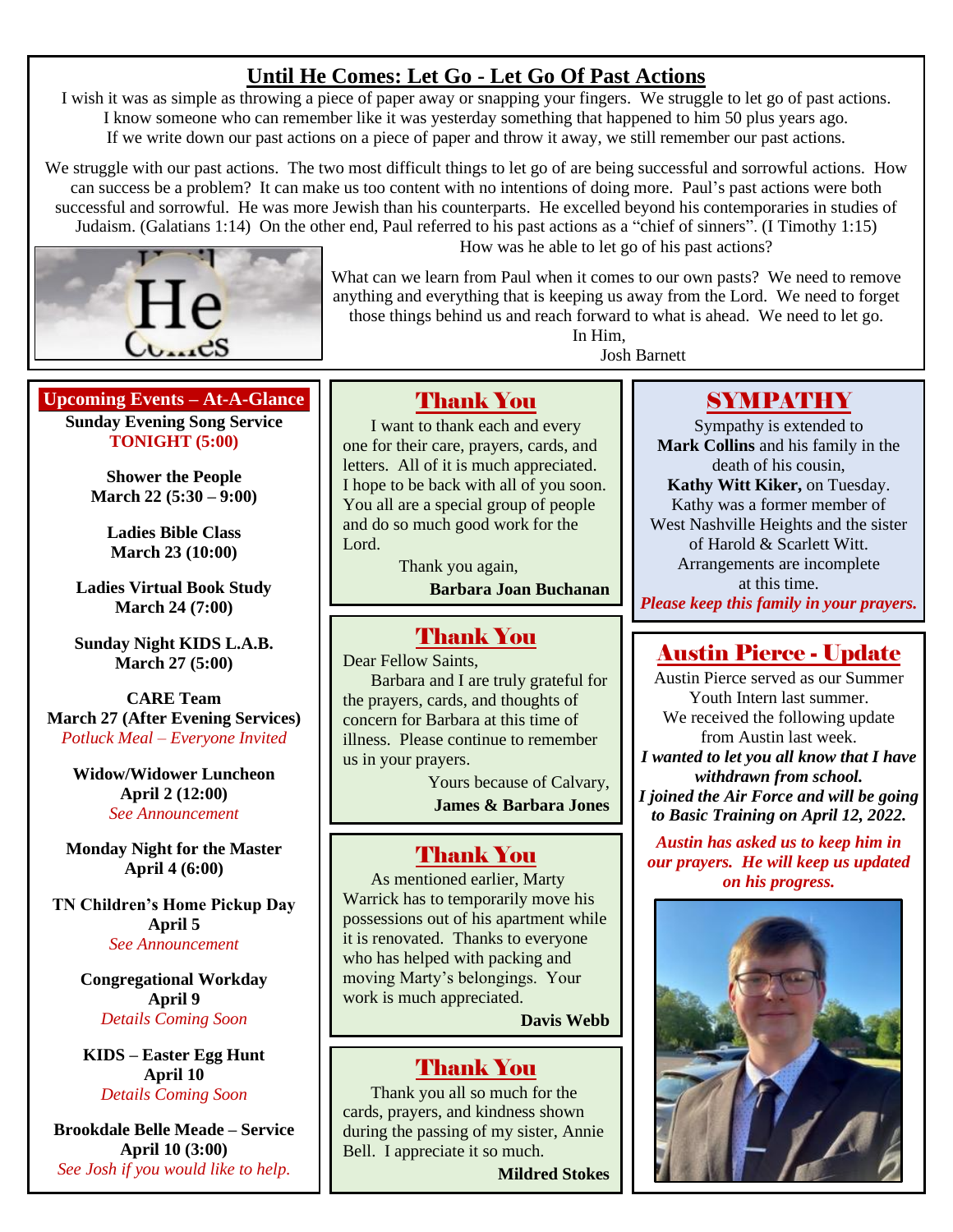

**Woody's Wonderful World of Wood** is a carpentry shop where you can learn about tools, woodworking, & carpentry.

Last week, the woodshop had been completely destroyed. Junior and Chuck blamed some children who had taken a tour of the woodshop. They wanted to put up a sign saying that children were no longer allowed in the woodshop. This reminded Woody of the story in the Bible of **Jesus & the Little Children**.

Woody explained to them that it was those pesky woodchucks who had done the dastardly deed, but they refused to believe him.

After Junior & Chuck left, Woody decided to see if he could make friends with the woodchucks. It turns out that the woodchucks wanted to be friends, too. They just wanted to get Woody's attention so that they could help him in the woodshop. Join us this week for the finale as we learn the story of **Jesus and the Rich Young Ruler**.

*Will Woody and the woodchucks get the woodshop back in shape and fill all of the orders that had been received? Will they save the woodshop from going under? Will Junior & Chuck ever believe the woodchucks exist? How much wood could a woodchuck chuck if a woodchuck could chuck wood?*



Woodg's **Wonderful** World of Wood

## $\epsilon$  Tennessee Children's Home

**Tennessee Children's Home** is one of the mission points that Charlotte Heights supports throughout the year. They are having their **Spring Food and Supply Drive**.

## **Flyers are located on the table in the hallway.**

Please bring only the **specific** non-perishable items that are listed. Place your items on the table in the hallway.

They are also asking families to consider making a \$20 donation to be used towards purchases of perishable foods. You may give these donations to the church office.

**Their truck will be here to pick-up the items on April 5 th .**



**Kidspiration Club** did not meet last week because of Spring Break. It will resume this week on Wednesday night. We will have 5 more Club nights before the Spring session comes to an end on April 27.

The Clubbers have been doing great with their attendance

and their memory work! Clubbers who earn 50 Points or more will be invited to participate in a Reward Outing in May. Parents will be given details soon.



## Upcoming Events & Information



Our Sunday morning Youth Class is available via Zoom. *Please contact Kory if you would like to participate virtually.*

## Widow/Widower Luncheon – April 2 (12:00)

We have rescheduled our Widow/Widower Luncheon for Saturday, April  $2<sup>nd</sup>$ . Please update the sign-up list in the hallway to let us know if you plan to attend.

> **Theme: Italian** *Sign-up in the hallway. Arrivederci!*

## Bulletin Board Updates

*See the Bulletin Board for Information on the Following!*

**Ladies Day – Leanna Church of Christ (Murfreesboro) Saturday, June 25, 2022 (8:30)**

Theme: *Living Life Embraced – Enlightened – Empowered God's Answer to the Cries of Our Hearts* Speaker: Brittnea Dye Yegros

**Hope for Haiti's Children – Project Hope Breakfast Saturday, May 21, 2022 (9:00 – 10:30)** Nashville Zoo Jungle Terrace

*Enjoy a complimentary breakfast while we share project updates, a heart-warming video, and exciting plans for the future.*

**Shults Lewis Child & Family Services Employment Opportunities** Valparaiso, IN



**ITALIA**